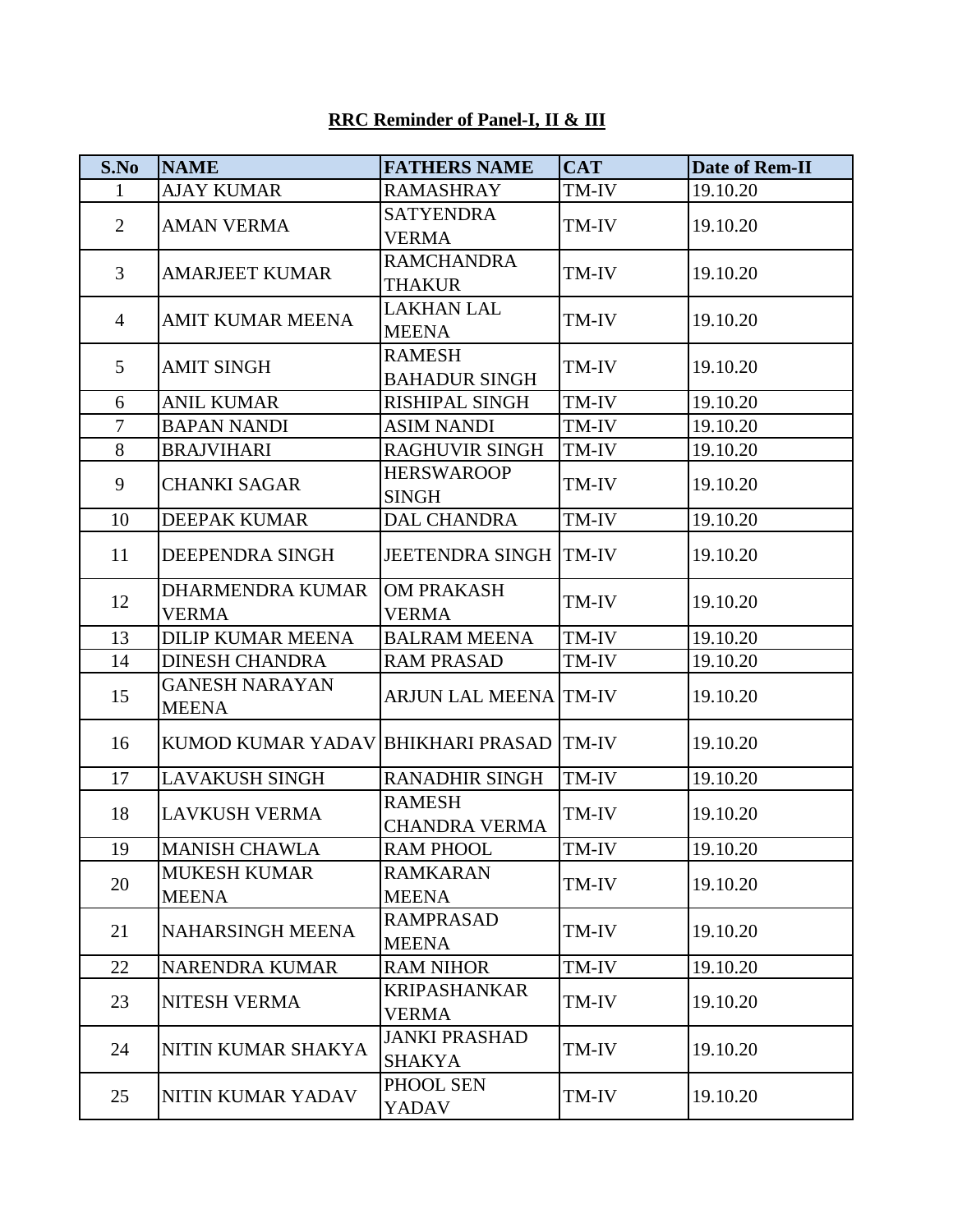| S.No | <b>NAME</b>                          | <b>FATHERS NAME</b>                      | <b>CAT</b> | <b>Date of Rem-II</b> |
|------|--------------------------------------|------------------------------------------|------------|-----------------------|
| 26   | <b>OMKAR PATEL</b>                   | <b>KRISHNAKANT</b>                       | TM-IV      | 19.10.20              |
|      |                                      | <b>PATEL</b>                             |            |                       |
| 27   | PRADHAN MEENA                        | <b>GOWARDHAN</b>                         | TM-IV      | 20.10.20              |
|      |                                      | <b>MEENA</b>                             |            |                       |
| 28   | <b>RAHUL RANA</b>                    | RAJENDRA SINGH                           | TM-IV      | 20.10.20              |
| 29   | <b>RAKESH KUMAR</b>                  | <b>DINESH PARSAD</b>                     | TM-IV      | 20.10.20              |
| 30   | <b>RAMDEEN MEENA</b>                 | <b>HAJARI LAL</b><br><b>MEENA</b>        | TM-IV      | 20.10.20              |
| 31   | <b>RANA SATYAM SINGH</b>             | <b>BHAGWAN SINGH</b><br><b>RAJPOOT</b>   | TM-IV      | 20.10.20              |
| 32   | <b>REHAN KHAN</b>                    | <b>SUBHAN KHAN</b>                       | TM-IV      | 20.10.20              |
| 33   | <b>ROHIT KUMAR</b>                   | <b>SEETA RAM</b>                         | TM-IV      | 20.10.20              |
| 34   | ROHIT KUMAR PATEL                    | <b>RAMA SHANKAR</b><br><b>PATEL</b>      | TM-IV      | 20.10.20              |
| 35   | ROHITASH MEENA                       | <b>GHANSHYAM</b><br><b>MEENA</b>         | TM-IV      | 20.10.20              |
| 36   | <b>SACHIN KUMAR PATEL</b>            | <b>CHANDRA</b><br><b>BHUSHAN</b>         | TM-IV      | 20.10.20              |
| 37   | <b>SAJID SHAH</b>                    | <b>SADIK SHAH</b>                        | TM-IV      | 20.10.20              |
| 38   | SANJEEV SINGH YADAV                  | <b>JAI NARAYAN</b><br><b>SINGH YADAV</b> | TM-IV      | 20.10.20              |
| 39   | <b>SANTOSH KUMAR</b><br><b>YADAV</b> | <b>LALLAN PRASAD</b><br><b>YADAV</b>     | TM-IV      | 20.10.20              |
| 40   | <b>SATISH KUMAR</b>                  | <b>RAJNANDAN</b><br><b>PRASAD</b>        | TM-IV      | 20.10.20              |
| 41   | <b>SAURABH VERMA</b>                 | VIRENDRA KUMAR TM-IV                     |            | 20.10.20              |
| 42   | SHIVPRATAP SINGH                     | <b>RAMBABU</b>                           | TM-IV      | 20.10.20              |
| 43   | <b>SHYAMU</b>                        | KANAHIYA LAL                             | TM-IV      | 20.10.20              |
| 44   | <b>SUDHIR KUMAR</b>                  | <b>SUBASH YADAV</b>                      | TM-IV      | 20.10.20              |
| 45   | <b>SUMIT SINGH</b>                   | <b>MAHESH SINGH</b>                      | TM-IV      | 20.10.20              |
| 46   | <b>SURAJ KUMAR</b>                   | KRISHNA KUMAR                            | TM-IV      | 20.10.20              |
| 47   | <b>VEGI SATISH</b>                   | <b>VEGI RAMANA</b><br><b>BABU</b>        | TM-IV      | 20.10.20              |
| 48   | <b>VIJAY PRAKASH</b>                 | <b>JEET LAL</b>                          | TM-IV      | 20.10.20              |
| 49   | VIKESH KUMAR SHAH                    | <b>KISHOR SHAH</b>                       | TM-IV      | 20.10.20              |
| 50   | <b>VINOD KUMAR MEENA</b>             | <b>CHAUTH MAL</b><br><b>MEENA</b>        | TM-IV      | 20.10.20              |
| 51   | <b>VISHAL CHOUBEY</b>                | <b>JAISHANKAR</b><br><b>CHOUBEY</b>      | TM-IV      | 20.10.20              |
| 52   | <b>VISHAL KUMAR</b>                  | <b>HUKAM SINGH</b>                       | TM-IV      | 20.10.20              |
| 53   | <b>RAM KISHOR GUPTA</b>              | RAJARAM GUPTA                            | TM-IV      | 20.10.20              |
| 54   | <b>ATULENDRA</b>                     | <b>RAM BABU</b>                          | <b>APM</b> | 21.10.20              |
| 55   | <b>BAL KISHAN</b>                    | <b>TILAK SINGH</b>                       | APM        | 21.10.20              |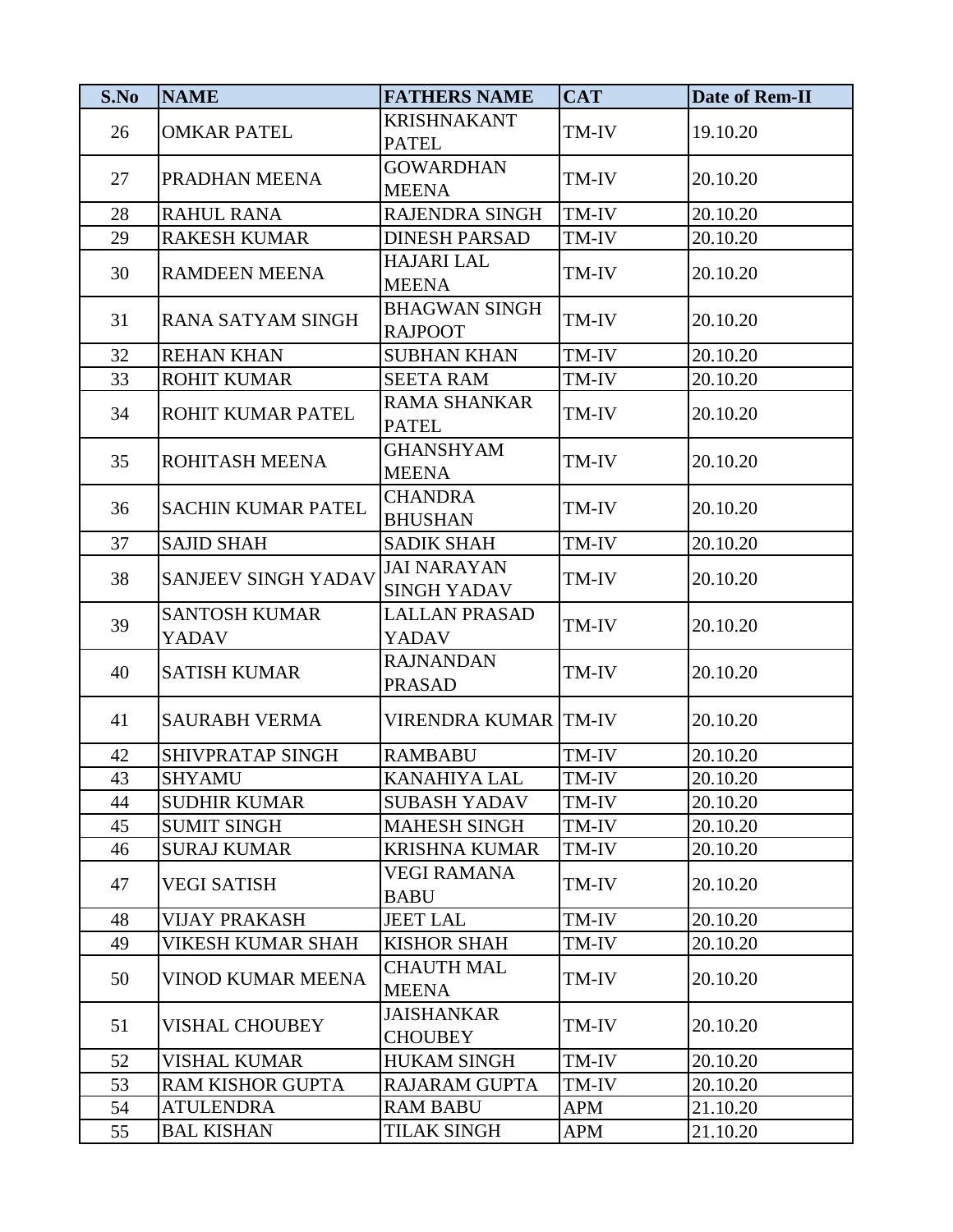| S.No | <b>NAME</b>                             | <b>FATHERS NAME</b>                  | <b>CAT</b>                                                                | Date of Rem-II |
|------|-----------------------------------------|--------------------------------------|---------------------------------------------------------------------------|----------------|
| 56   | <b>KESHAV RANJAN JHA</b>                | RAM SHANKER JHA APM                  |                                                                           | 21.10.20       |
| 57   | KM SUPRIYA YADAV                        | <b>HARGOVIND</b>                     | APM                                                                       | 21.10.20       |
| 58   | <b>SURYA PRATAP SINGH</b>               | <b>BHANU PRATAP</b><br><b>SINGH</b>  | <b>APM</b>                                                                | 21.10.20       |
| 59   | HIMANSHU KUMAR RAI KUMAR RAI            | <b>HARENDRA</b>                      | <b>APM</b>                                                                | 21.10.20       |
| 60   | PRAVEEN KUMAR                           | <b>RAMADHAR</b>                      | <b>APM</b>                                                                | 21.10.20       |
| 61   | <b>DEVKI NANDAN</b>                     | <b>RAGHUVIR SINGH</b>                | <b>APM</b>                                                                | 21.10.20       |
| 62   | <b>ROHIT</b>                            | <b>DHARMPAL</b>                      | <b>APM</b>                                                                | 21.10.20       |
| 63   | <b>AMAN KUMAR</b>                       | <b>OM PRAKASH</b><br><b>SINHA</b>    | <b>APM</b>                                                                | 21.10.20       |
| 64   | <b>DEEPAK SAHU</b>                      | <b>GANGA RAM SAHU APM</b>            |                                                                           | 21.10.20       |
| 65   | <b>NARENDRA SINGH</b><br><b>YADAV</b>   | <b>SHIV RAM YADAV</b>                | <b>APM</b>                                                                | 21.10.20       |
| 66   | <b>SANDEEP KUMAR</b>                    | <b>MAN SINGH</b>                     | <b>APM</b>                                                                | 21.10.20       |
| 67   | <b>SONOO PAL</b>                        | <b>BHARAT SINGH</b>                  | <b>APM</b>                                                                | 21.10.20       |
| 68   | <b>VISHAL SINGH</b>                     | DIN DAYAL SINGH                      | <b>APM</b>                                                                | 21.10.20       |
| 69   | <b>RAHUL CHAUHAN</b>                    | <b>HARISH CHANDRA</b>                | <b>APM</b>                                                                | 21.10.20       |
| 70   | <b>RAJESH KUMAR</b><br><b>SHARMA</b>    | <b>SHIV NARAYAN</b><br><b>SHARMA</b> | <b>APM</b>                                                                | 21.10.20       |
| 71   | <b>GIRRAJ KUMAR</b><br><b>SHARMA</b>    | <b>RUDRA PRASAD</b><br><b>SHARMA</b> | <b>APM</b>                                                                | 21.10.20       |
| 72   | <b>GOVIND SINGH</b>                     | <b>RAGHUVIR SINGH</b>                | <b>APM</b>                                                                | 21.10.20       |
| 73   | <b>SUMIT KUMAR</b>                      | <b>NEPAL SINGNH</b>                  | Helper $EL(G)$                                                            | 21.10.20       |
| 74   | SHEESH RAM MEENA                        | <b>KISHAN LAL</b><br><b>MEENA</b>    | Helper $EL(G)$                                                            | 21.10.20       |
| 75   | <b>ANAND PRAKASH</b>                    | <b>BHAGGU LAL</b><br><b>YADAV</b>    | Helper $EL(G)$                                                            | 21.10.20       |
| 76   | PRADEEP KUMAR                           | <b>HARIDAS SAINI</b>                 | Helper $EL(G)$                                                            | 21.10.20       |
| 77   | <b>AJAY PARTAP SINGH</b>                | <b>JAGDESH</b><br><b>PARSHAD</b>     | $\frac{\text{HELPER/EL}}{\text{HELPER/EL}}$ $\frac{22.10.20}{\text{PEL}}$ |                |
| 78   | <b>VISHAL CHOUDHARY</b>                 | <b>JASVEER SINGH</b>                 | <b>HELPER/ EL TI22.10.20</b>                                              |                |
| 79   | <b>MUNISH KUMAR</b>                     | <b>RAM SANEHI</b>                    | HELPER/ C&W 22.10.20                                                      |                |
| 80   | <b>LOKESH KUMAR</b>                     | MAHENDRA SINGH HELPER/ C&W           |                                                                           | 22.10.20       |
| 81   | <b>RAKESH KUMAR</b>                     | <b>RAM BODH SINGH</b>                | <b>HELPER S&amp;T</b>                                                     | 22.10.20       |
| 82   | <b>DEEPESH KUMAR</b><br><b>DUBEY</b>    | <b>SHIV SHANKAR</b><br><b>DUBEY</b>  | <b>HELPER S&amp;T</b>                                                     | 22.10.20       |
| 83   | <b>RAKESH KUMAR</b><br><b>CHAUDHARY</b> | <b>MANIRAM</b><br><b>CHAUDHARY</b>   | <b>HOSPITAL</b><br><b>ATTENDANT</b>                                       | 22.10.20       |